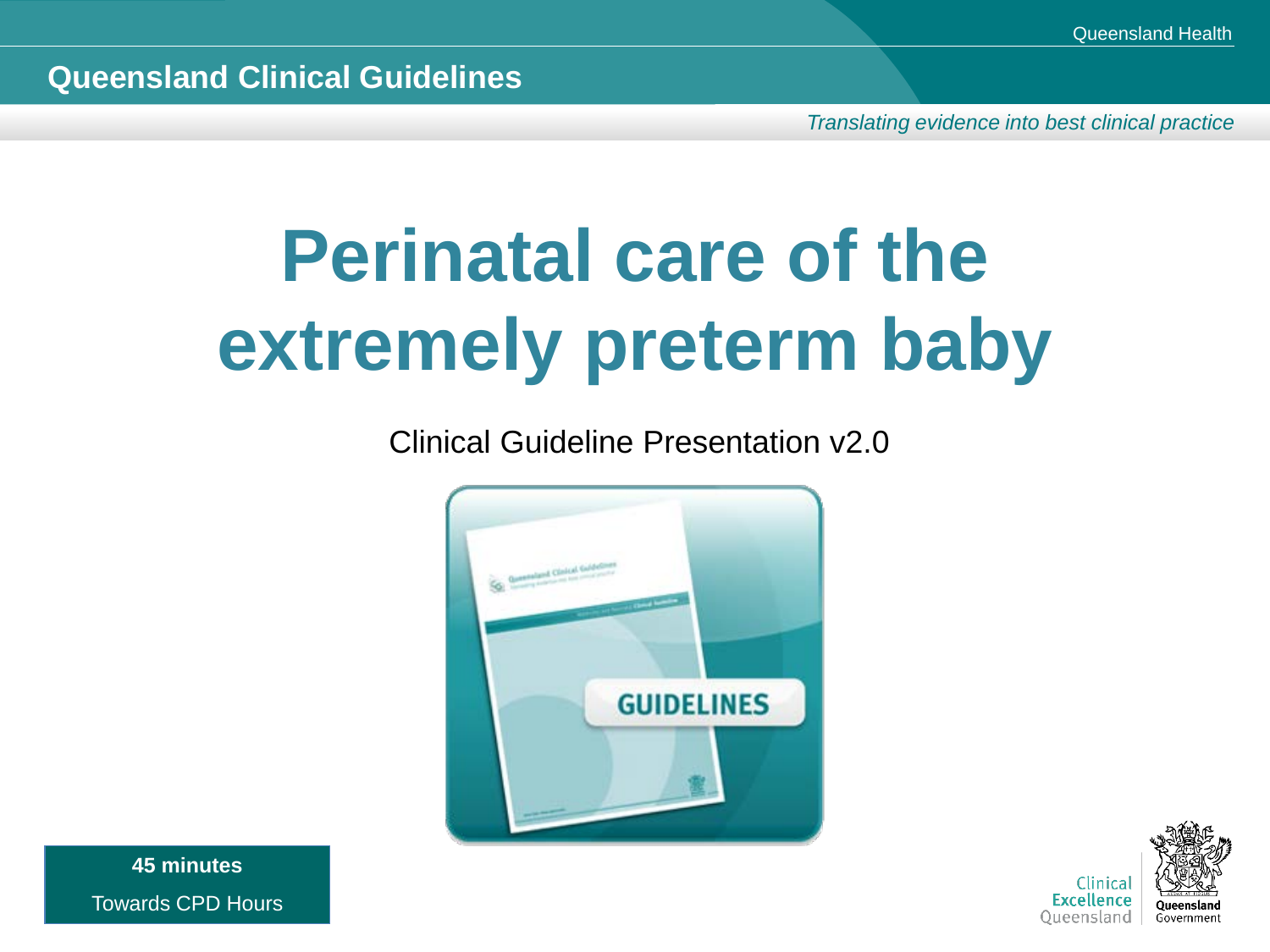#### **References:**

Queensland Clinical Guideline: Perinatal care of the extremely preterm baby is the primary reference for this package.

#### **Recommended citation:**

Queensland Clinical Guidelines. Perinatal care of the extremely preterm baby clinical guideline education presentation E20.32-1-<br>V2-R25. Queensland Health. 2020.

#### **Disclaimer:**

This presentation is an implementation tool and should be used in conjunction with the published guideline. This information does not supersede or replace the guideline. Consult the guideline for further information and references.

#### **Feedback and contact details:**

**M:** GPO Box 48 Brisbane QLD 4001 | **E:** [guidelines@health.qld.gov.au](mailto:guidelines@health.qld.gov.au) | **URL:** [www.health.qld.gov.au/qcg](http://www.health.qld.gov.au/qcg)

#### **Funding:**

Queensland Clinical Guidelines is supported by the Queensland Health, Healthcare Improvement Unit.

#### **Copyright:**

© State of Queensland (Queensland Health) 2020



This work is licensed under a Creative Commons Attribution-NonCommercial-NoDerivatives V4.0 International licence. In essence, you are free to copy and communicate the work in its current form for non-commercial purposes, as long as you attribute Queensland Clinical Guidelines, Queensland Health and abide by the licence terms. You may not alter or adapt the work in any way. To view a copy of this licence, visit <https://creativecommons.org/licenses/by-nc-nd/4.0/deed.en>

For further information, contact Queensland Clinical Guidelines, RBWH Post Office, Herston Qld 4029, email Guidelines@health.gld.gov.au For permissions beyond the scope of this licence, contact: Intellectual Property Officer, Queensland<br>[Health, GPO Box 48, Brisbane](mailto:Guidelines@health.qld.gov.au) Qld 4001, email ip officer@health.gld.gov.au, phone (07) 3234 1

Images are property of State of Queensland (Queensland Health) unless otherwise cited.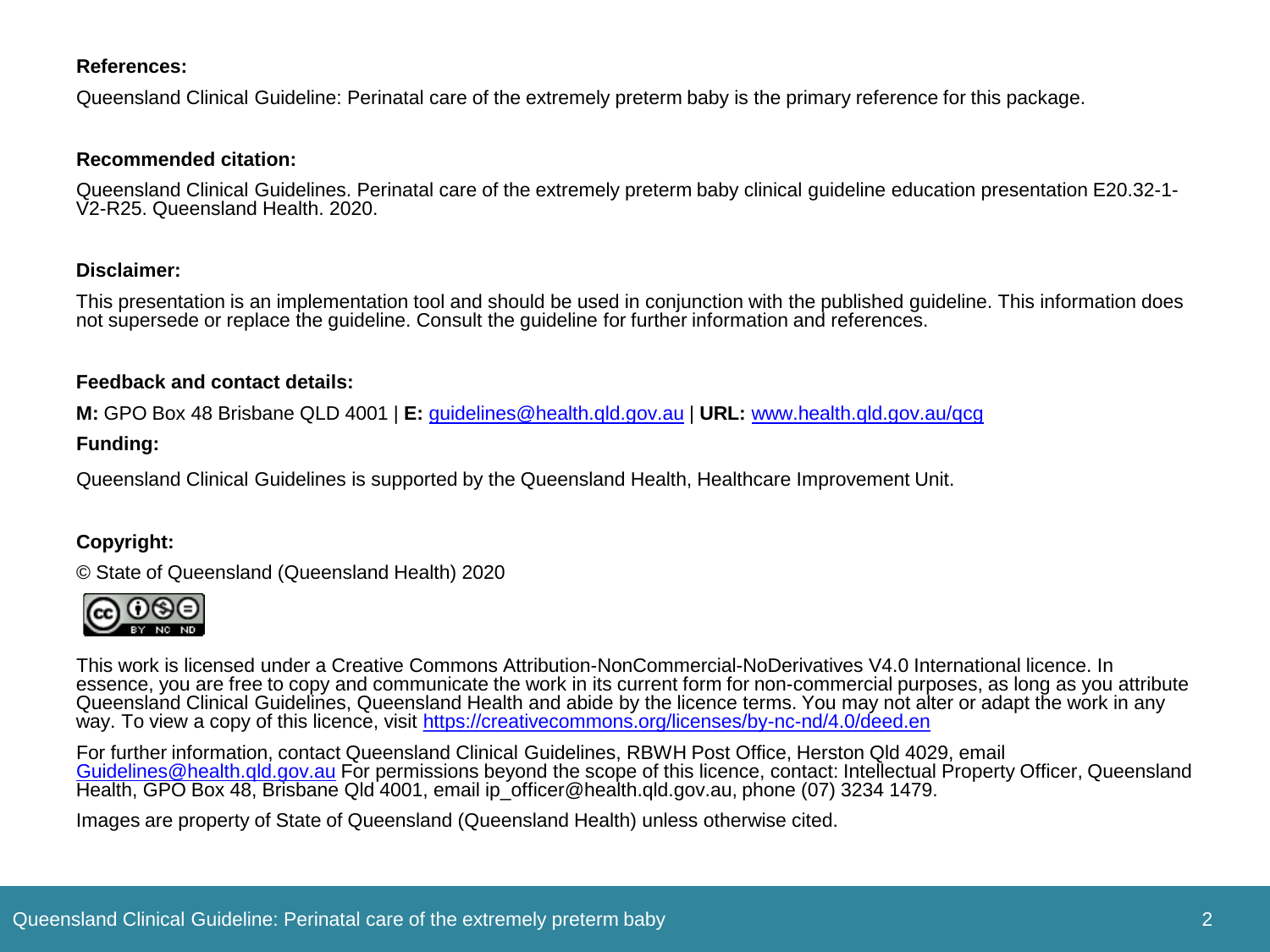### **Objectives**

#### **Relevant to babies born extremely preterm to identify**

- Legal and ethical principles that inform care decisions
- Factors influencing survival
- Antenatal interventions that impact outcomes
- Identify key components of palliative care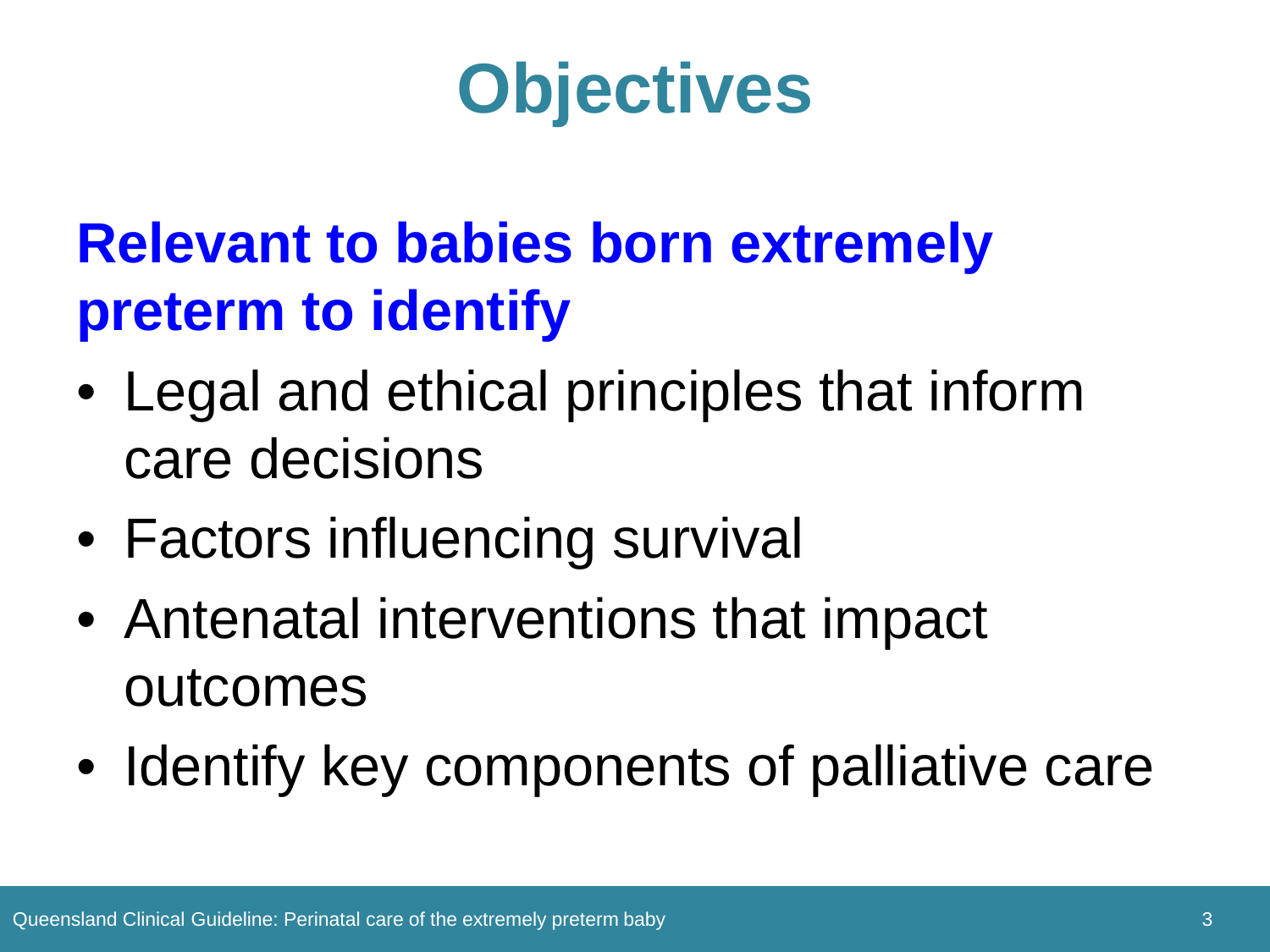## **Family centred care**

- Respect and dignity
	- Listen to, and honour family choices
- Information and sharing
	- Share complete and unbiased information
- Participation
	- Support parental involvement
- Collaboration
	- Involvement on an institutional wide basis

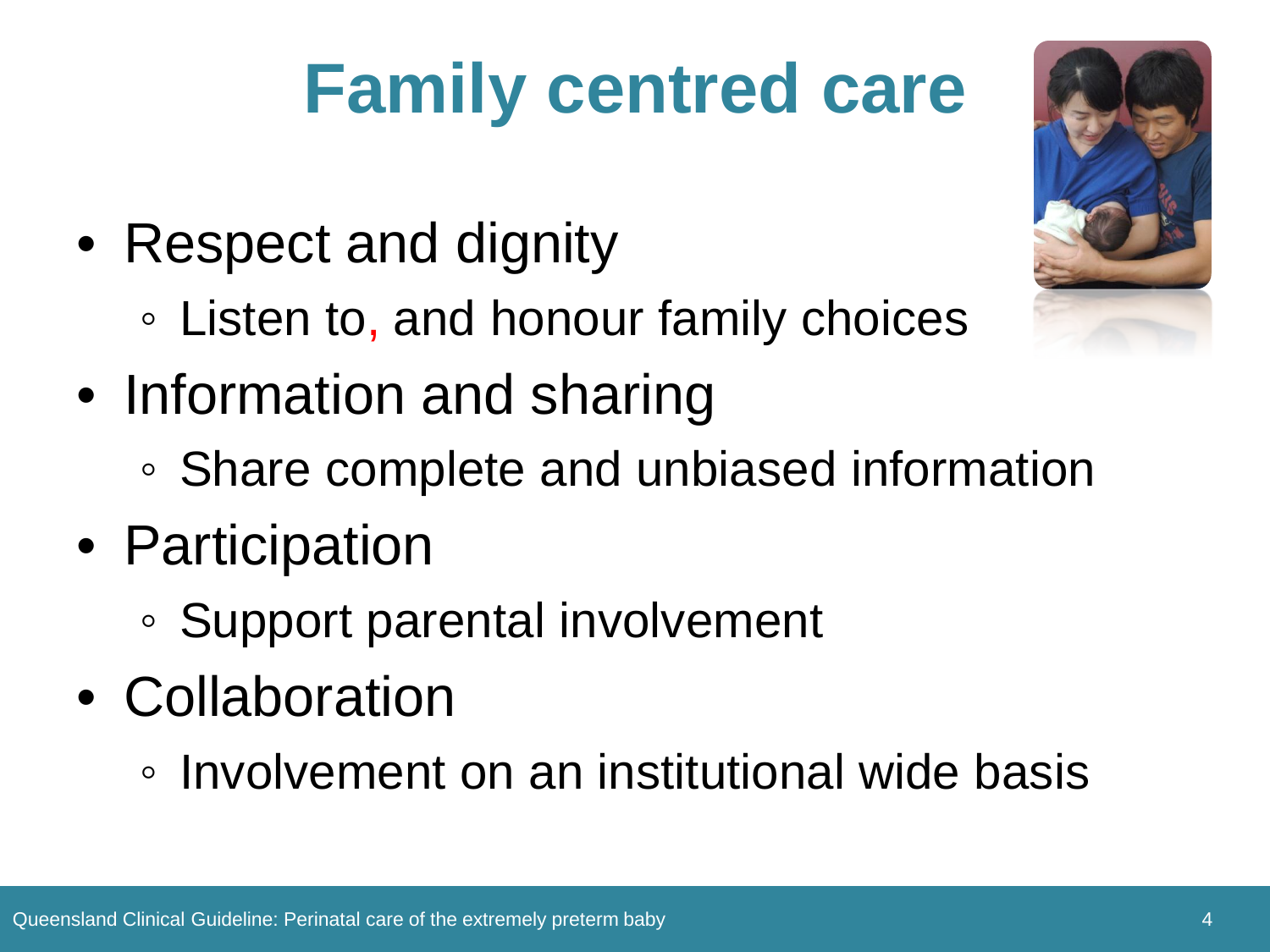## **Ethical principles**



| <b>Principle</b>    | <b>Meaning</b>                                                                  |
|---------------------|---------------------------------------------------------------------------------|
| Non-<br>maleficence | Do no harm/minimise harm                                                        |
| <b>Beneficence</b>  | • Act for the benefit of others                                                 |
| <b>Autonomy</b>     | Make own decision and life choices<br>• Premature babies must rely on<br>others |
| <b>Justice</b>      | • Actions that are fair to those<br>involved                                    |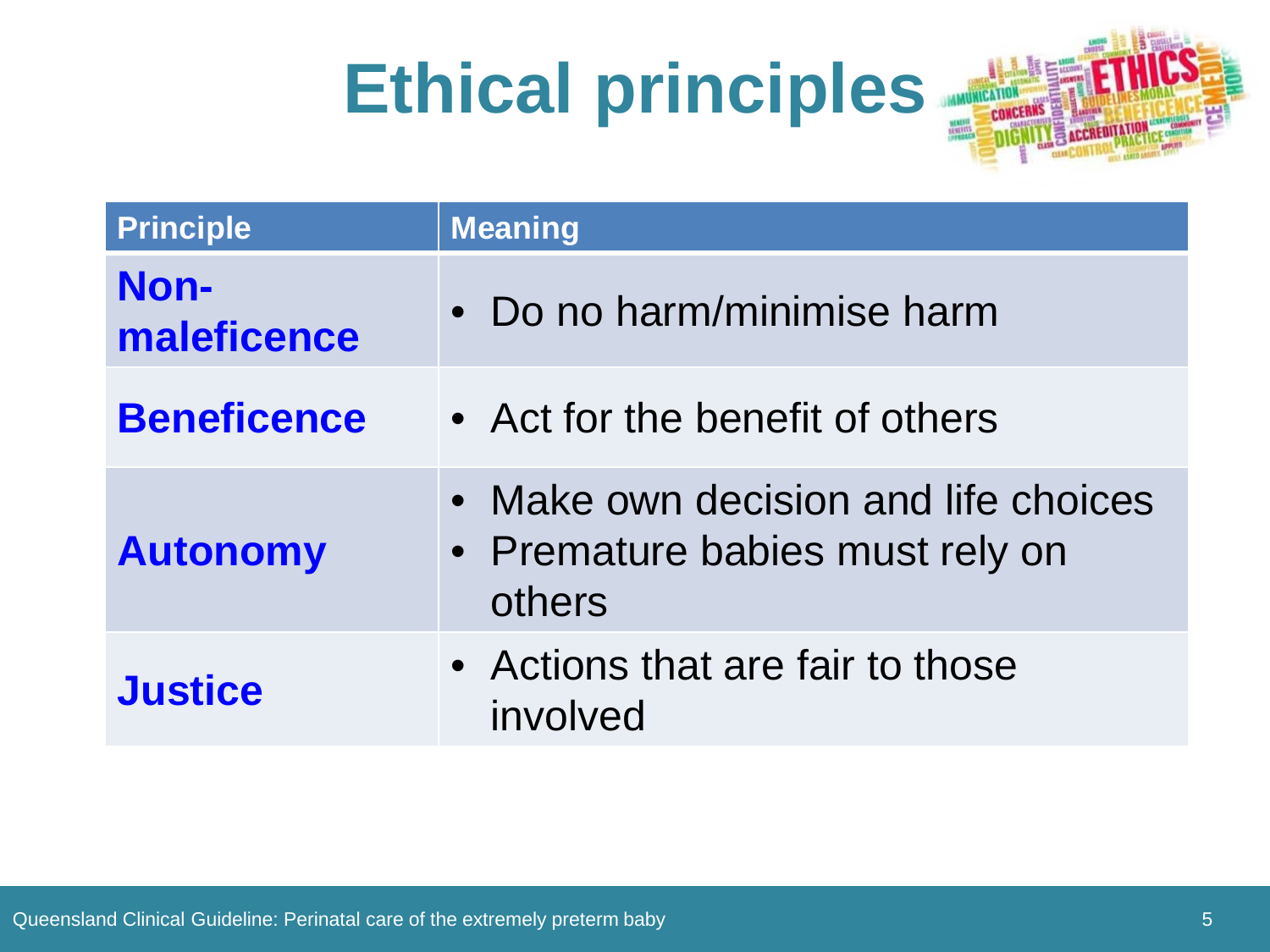### **Legal considerations**

- *'Best interests of the baby*' is the legal principle underpinning all decisions relating to resuscitation
- No legal definition of when resuscitation should or should not occur
- Australian case law affirms that withdrawal of life sustaining treatment can be in the best interest of the baby, and parents can consent to withdrawal of treatment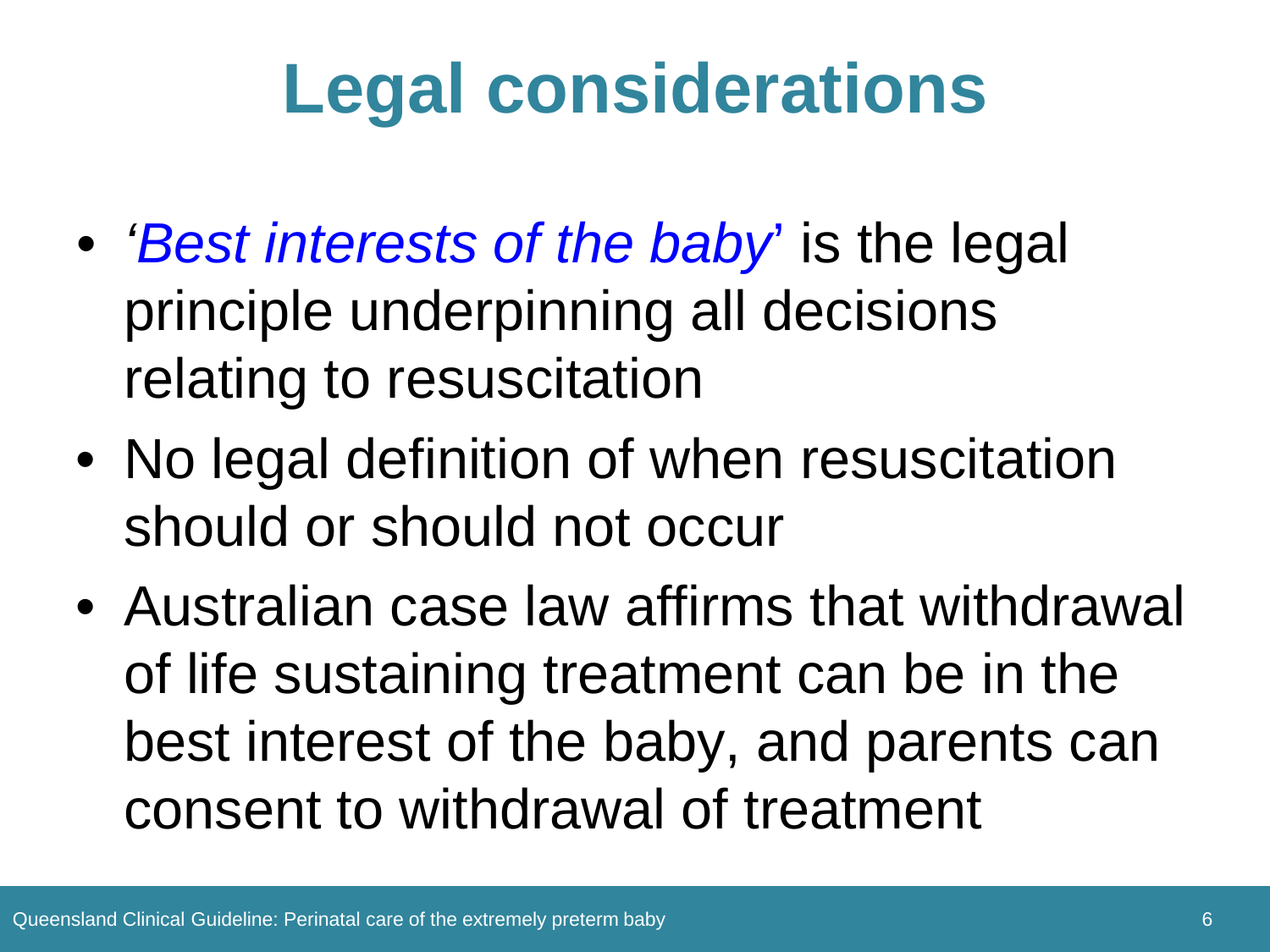#### **Best interests**

- Includes an assessment of:
	- Pain and suffering
	- Inevitability of death
	- Quality of life
	- Interests of family and other parties
- Healthcare team not obliged to provide or withhold interventions that are not in the best interests of the baby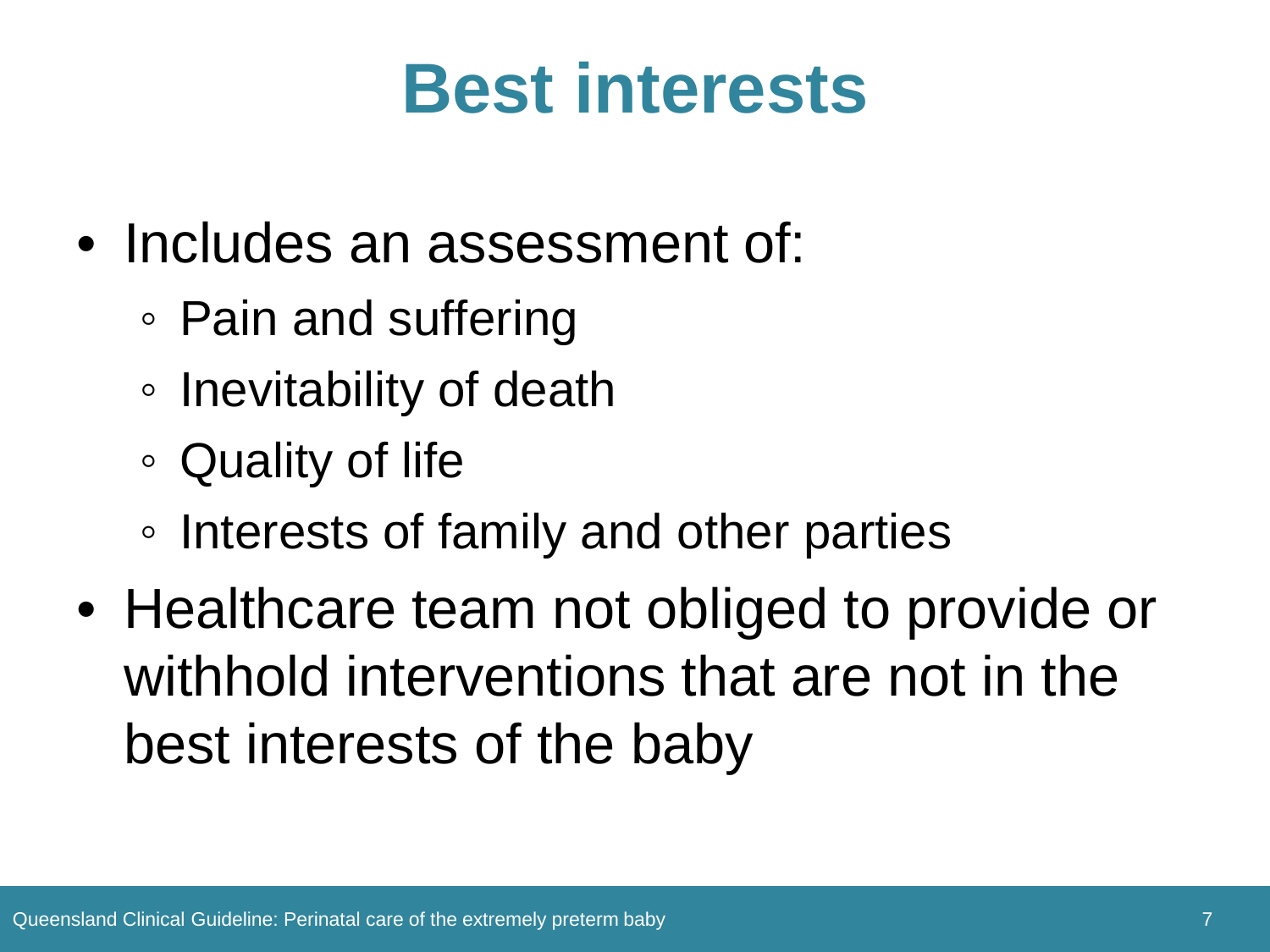## **Withdrawing or withholding care**

- No ethical or legal distinction between withholding and withdrawal of life sustaining interventions (if decisions are made in the best interests of the baby)
- Signals a shift in focus to palliative care making sure rest of baby's life is as comfortable as possible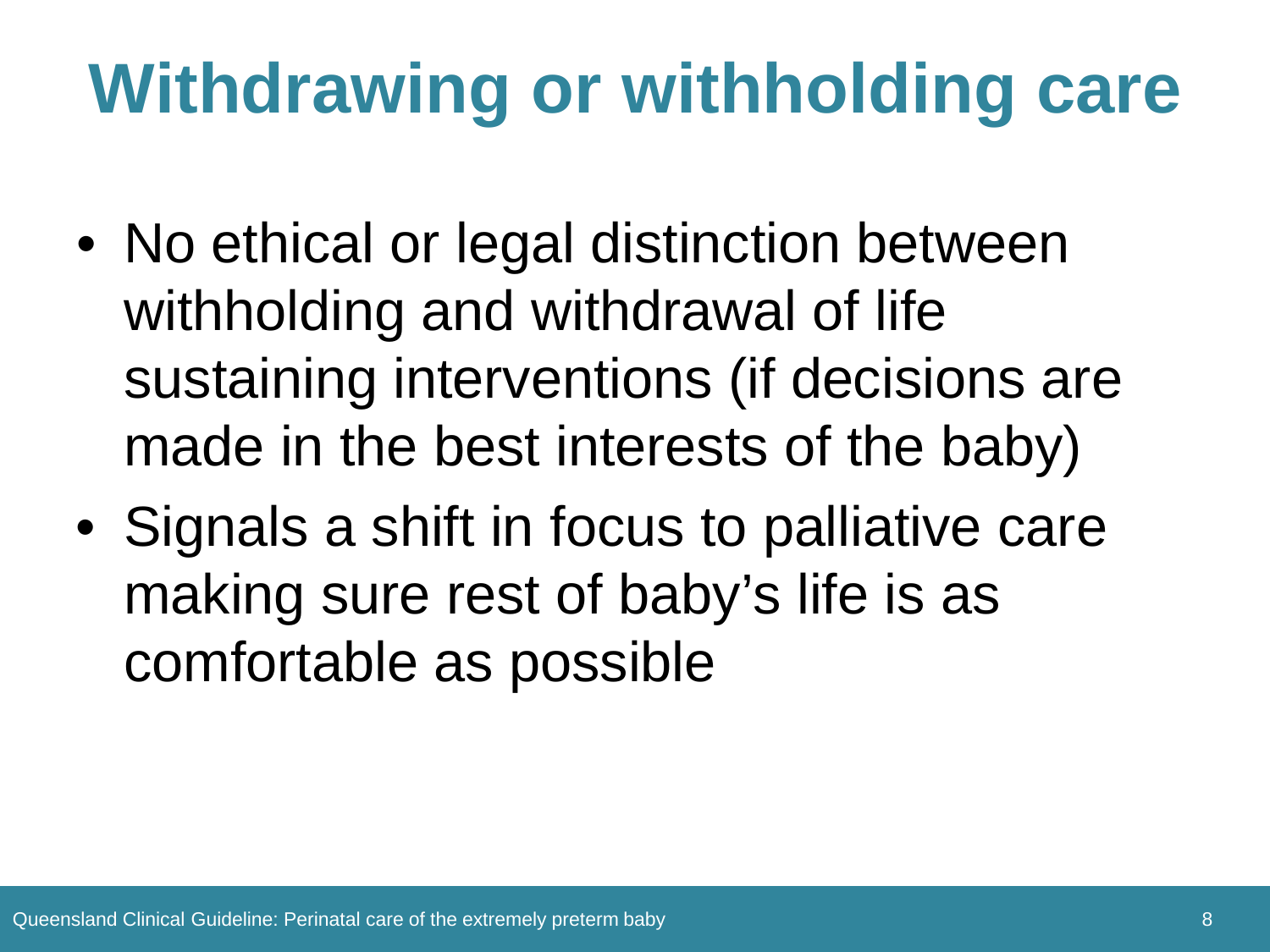## **Decision-making**

- Parent(s) and family central to approach
- Collaborative
- Multidisciplinary
- Involve all relevant parties
- Led by an experienced practitioner

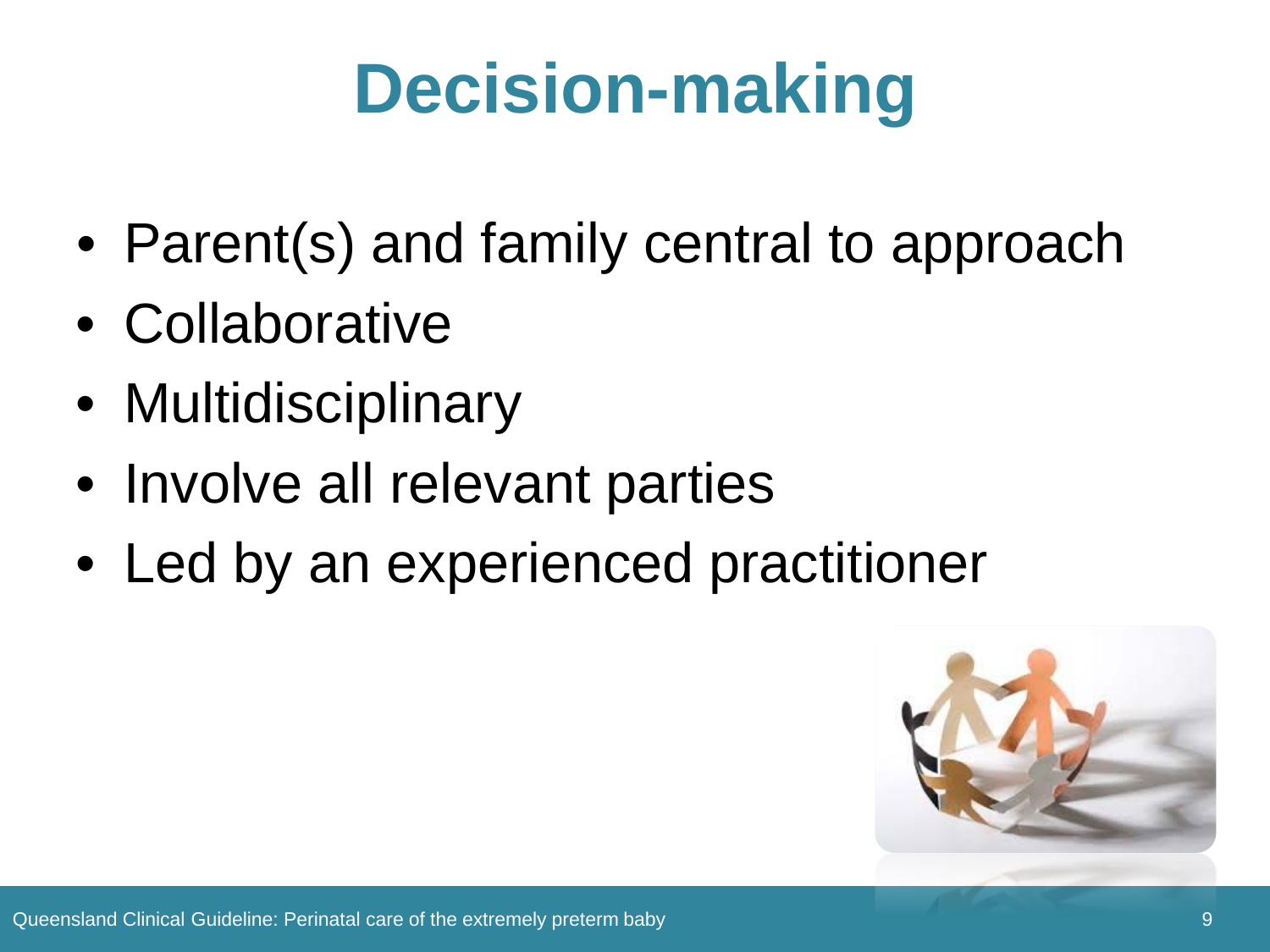# **Managing conflict**



- May occur within healthcare team and/or between healthcare team and family
- Attempt to resolve conflict before birth
- Identify key contacts to ensure consistent approach
- Consider conflict resolution or mediation, independent medical consultant, transfer of care, clinical ethics committee, or legal involvement (last resort)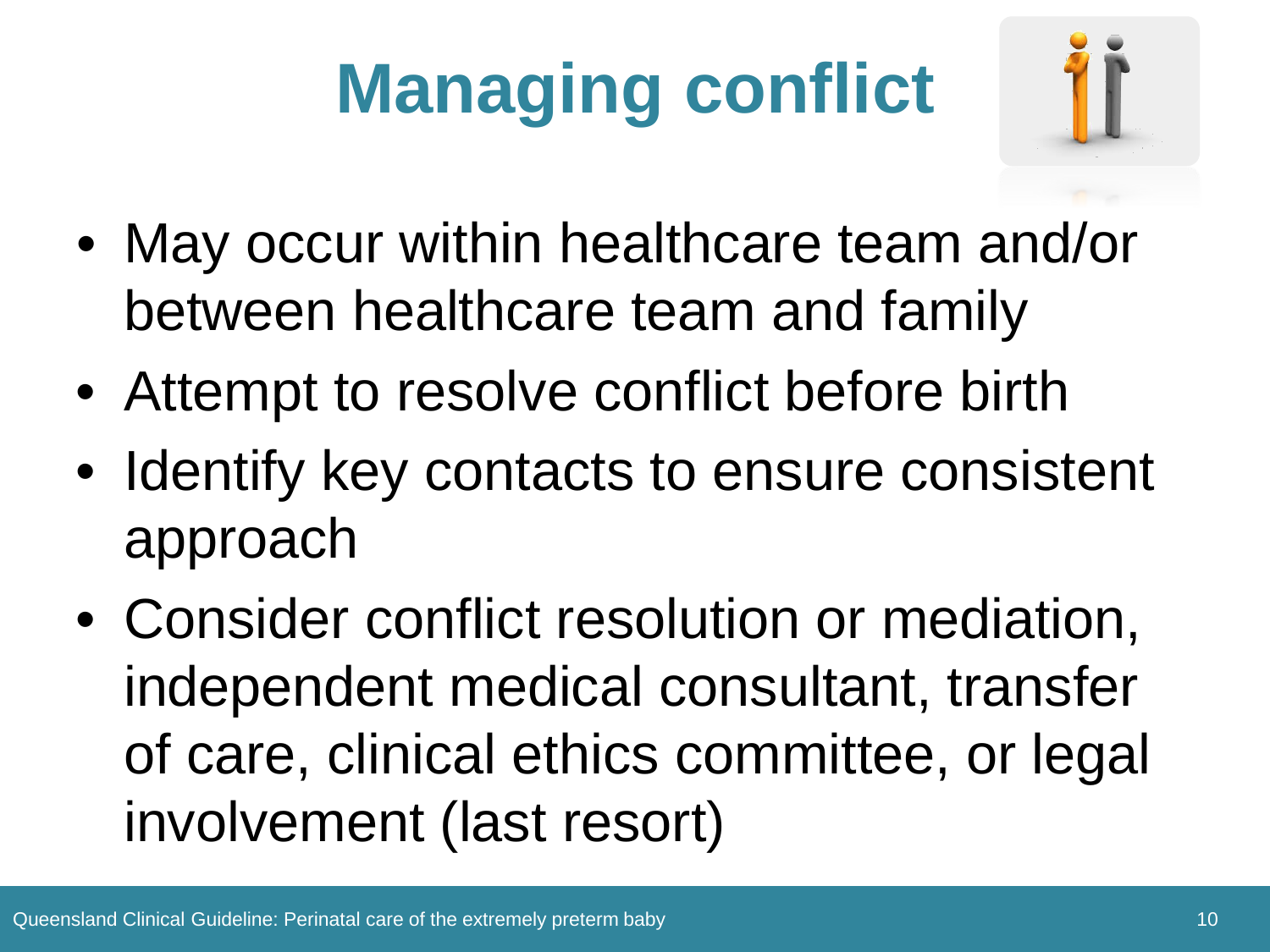#### **Documentation**

- Commence a plan of care at the earliest opportunity
- Involve the family in care planning
- Document all discussions and decisions clearly and unambiguously
- Review and update regularly as the clinical situation evolves

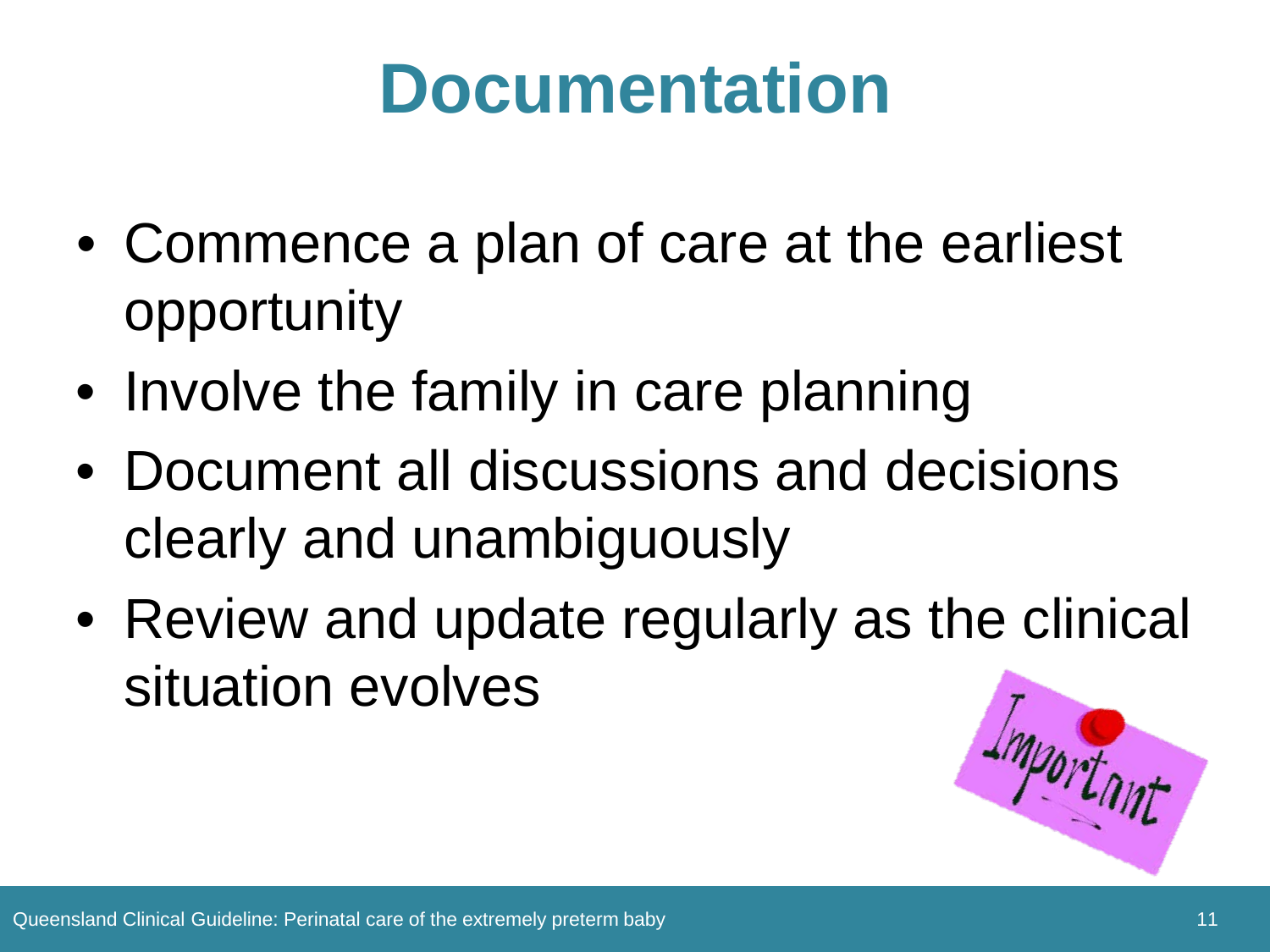## **Sharing information**

- Prepare for discussions
	- Review history
	- Assess prognostic certainty
	- Ascertain parental knowledge of baby's condition
- Incorporate cultural considerations
- Provide opportunity for detailed discussion and questions
- Offer written information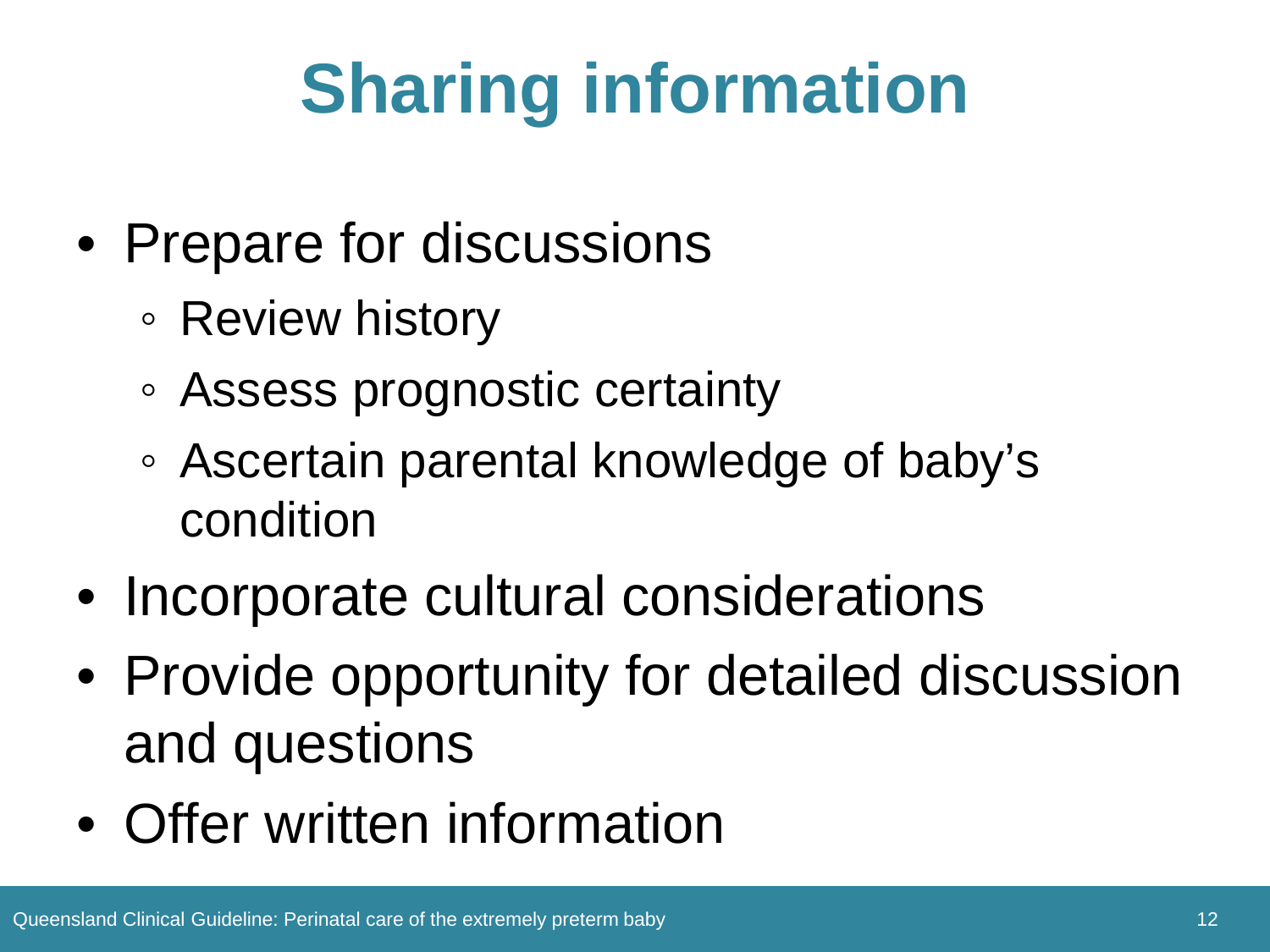## **Counselling**

- Main purpose is to inform the family and assist with decision making
- Compassionate but realistic assessment
- Acknowledge prognostic uncertainty
- Involve others (e.g. specialities)
- Discuss expectations for care including palliative care
- Include psychological supports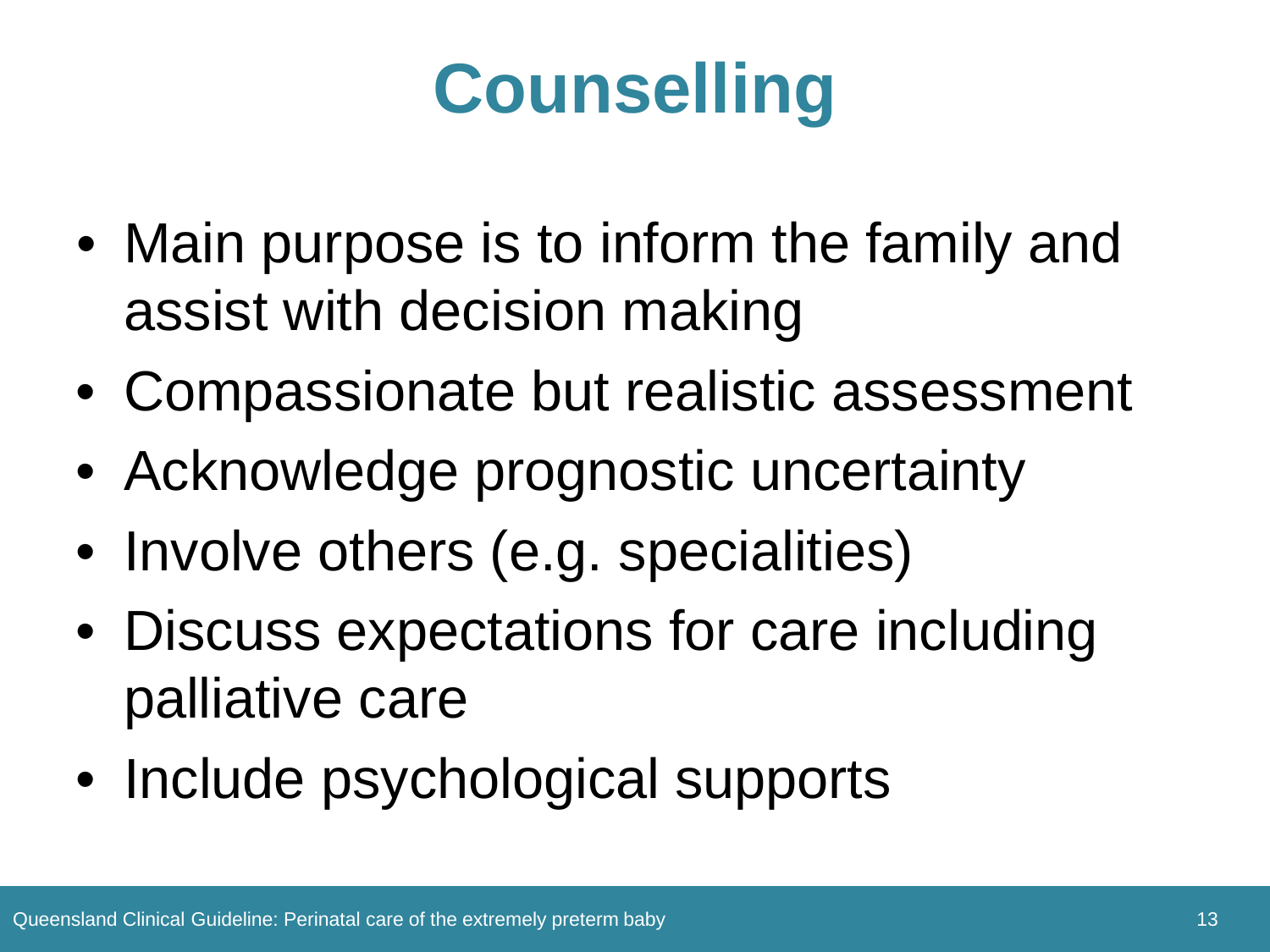## **Factors influencing survival**

- Gestational age
- Improved outcome if:
	- Female
	- Singleton
	- Appropriate higher birth weight for gestational age
- Worsened outcome:
	- Significant fetal anomaly
	- Severe antenatal pathology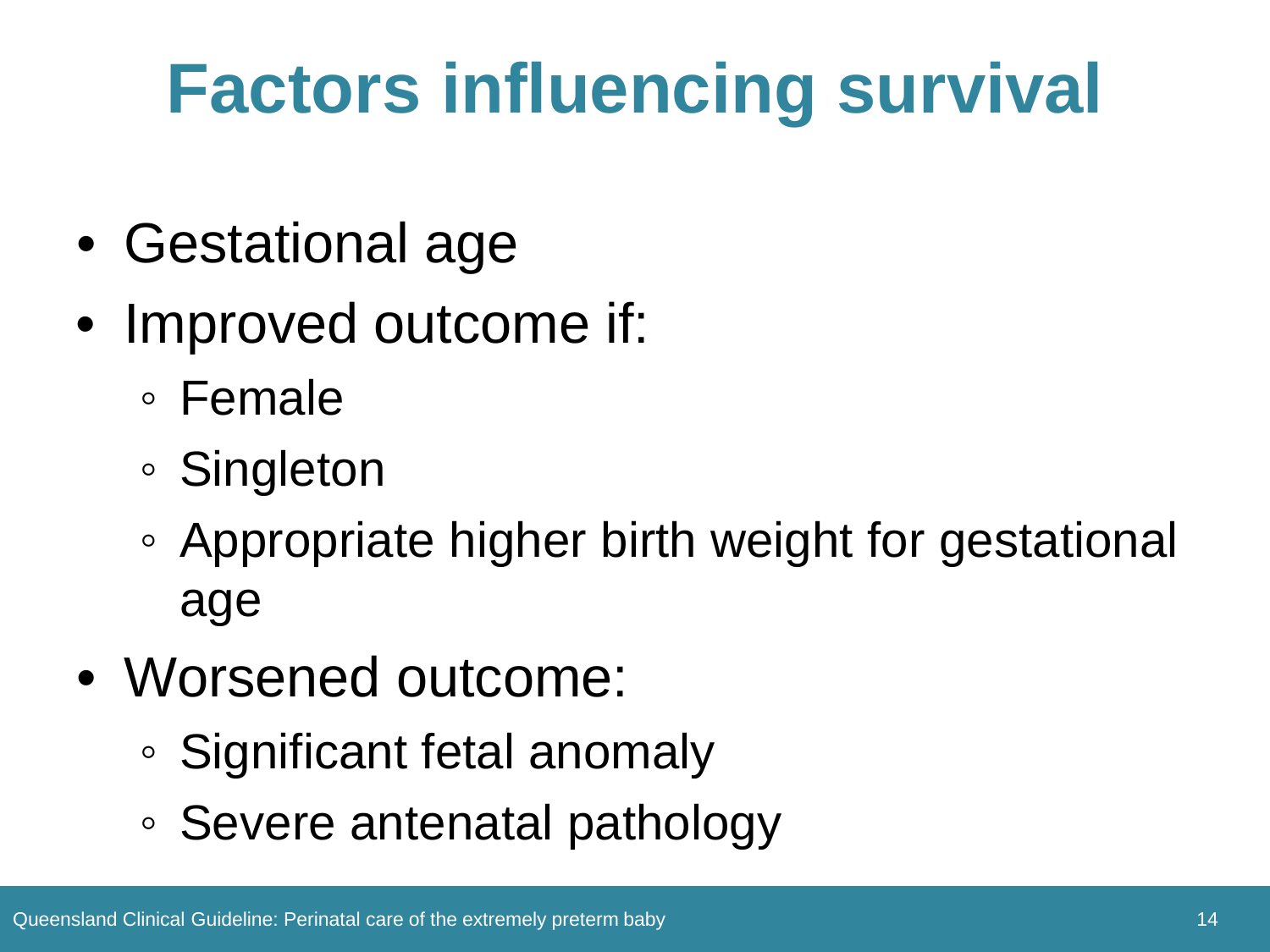

## **Longer term outlook**

- Significant morbidities occur in babies born extremely preterm
	- Cerebral palsy
	- Intellectual disability
	- Cognitive impairment
	- Sensory deficits
	- Chronic health problems



◦ Restrictions in activities of daily living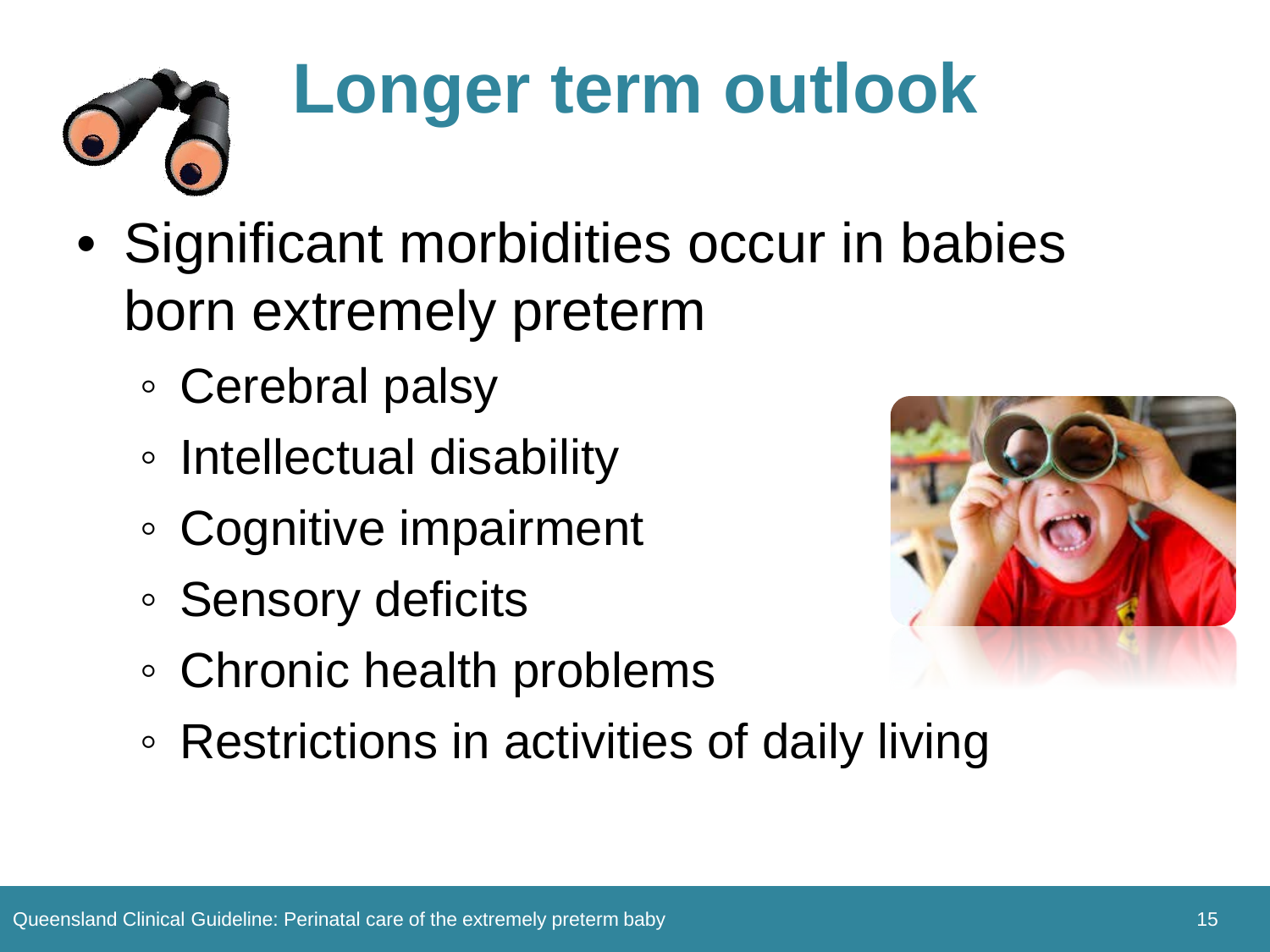## **Quality of life**



- Considers more than 'what are the chances of survival'
- Impairment does not indicate that the life is without quality
- Exists on a continuum and people vary where they would choose death or no resuscitation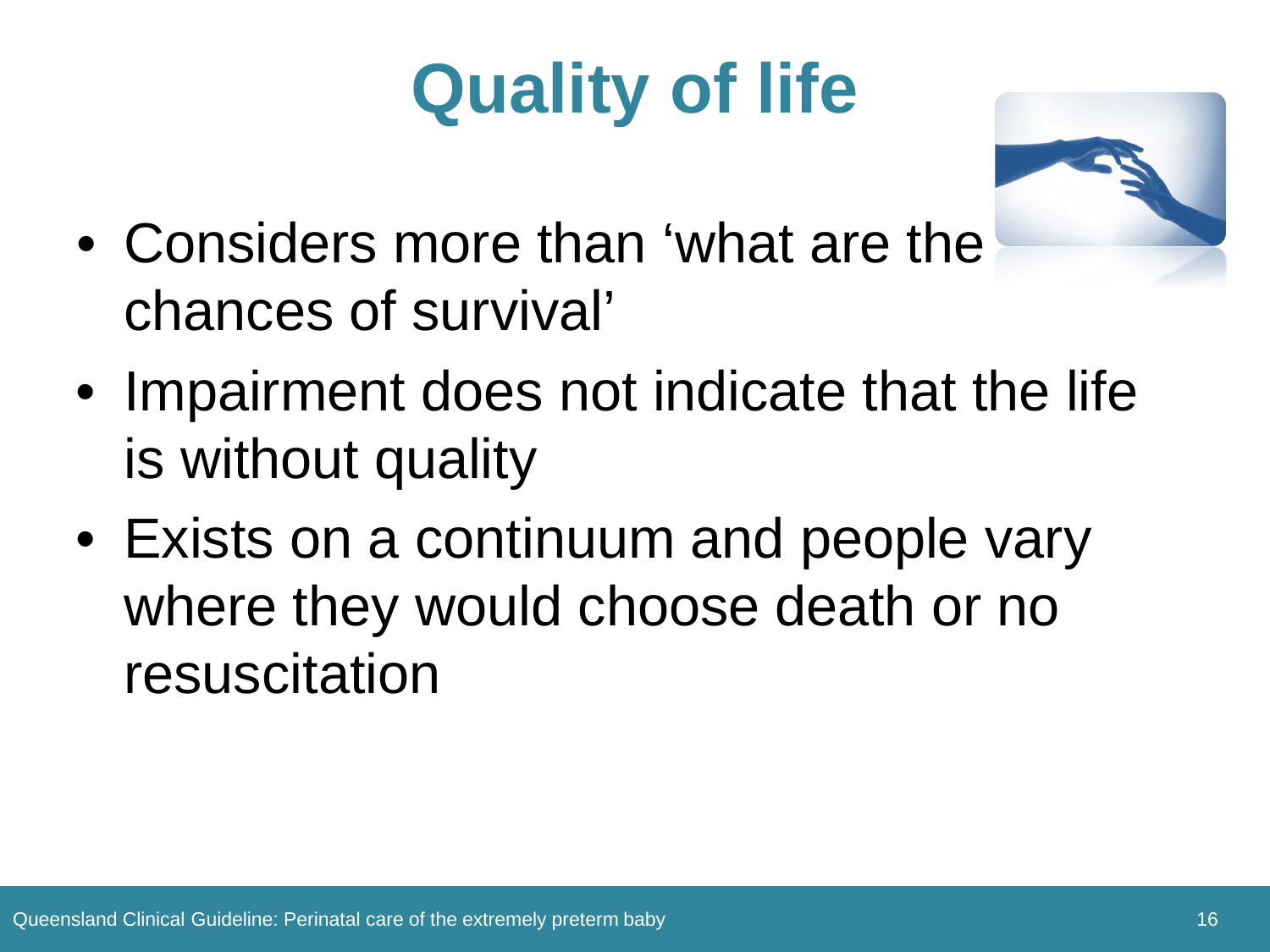#### **In-utero transfer**

- Best survival rates: Inborn at neonatal units that manage high volumes of very low birth weight babies
- Coordinate transfer via Retrieval Services Queensland (RSQ)
- Aim for in-utero transfer unles palliative care is planned

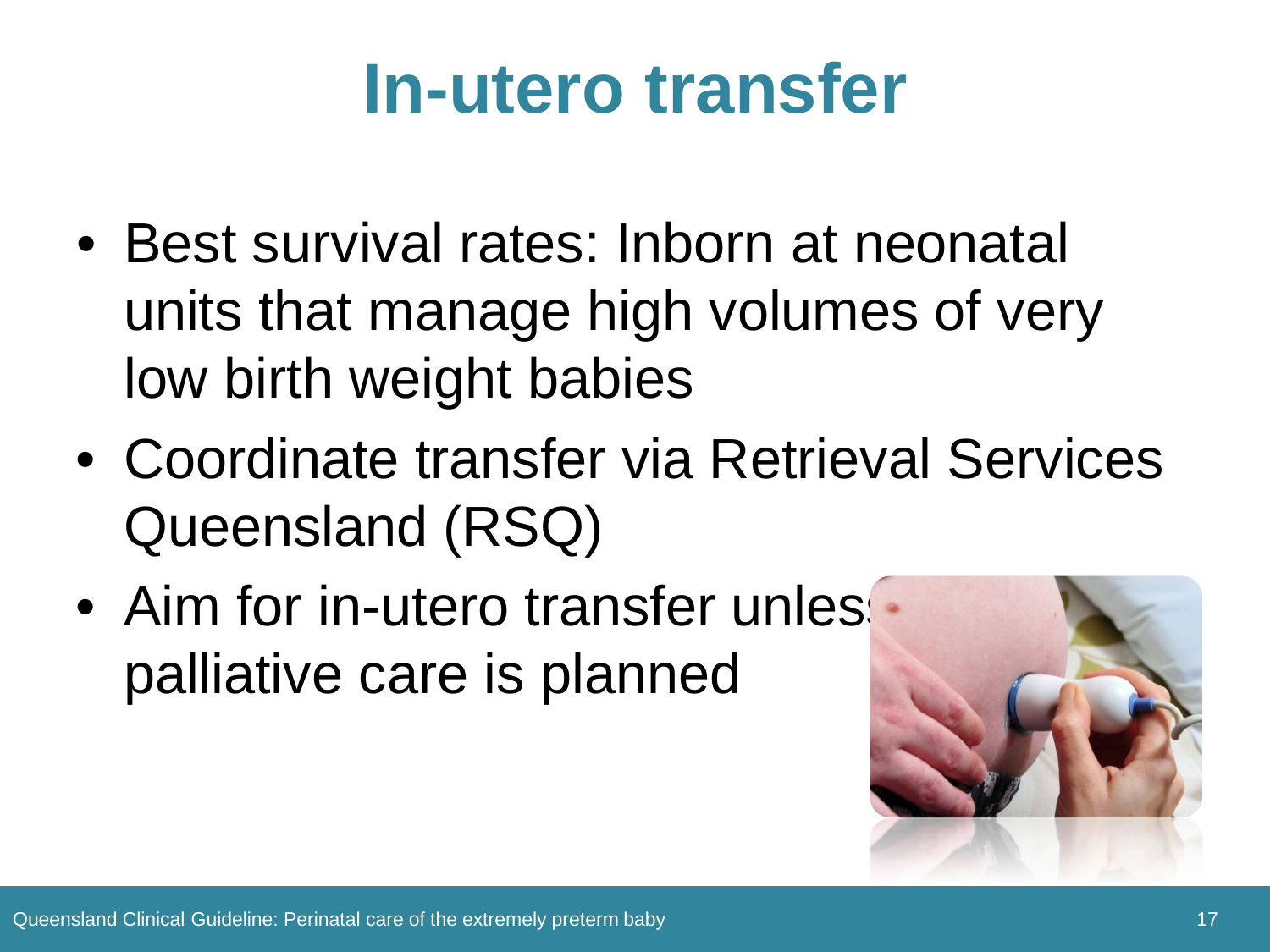#### **Antenatal corticosteroids**

- Recommend from 22+0 weeks where treatment is planned or may be a possibility
- Where possible, 48 hours prior to birth
- Administration does not oblige or equate to a final decision for active treatment
- Consider additional dose if more than 7 days since initial dose

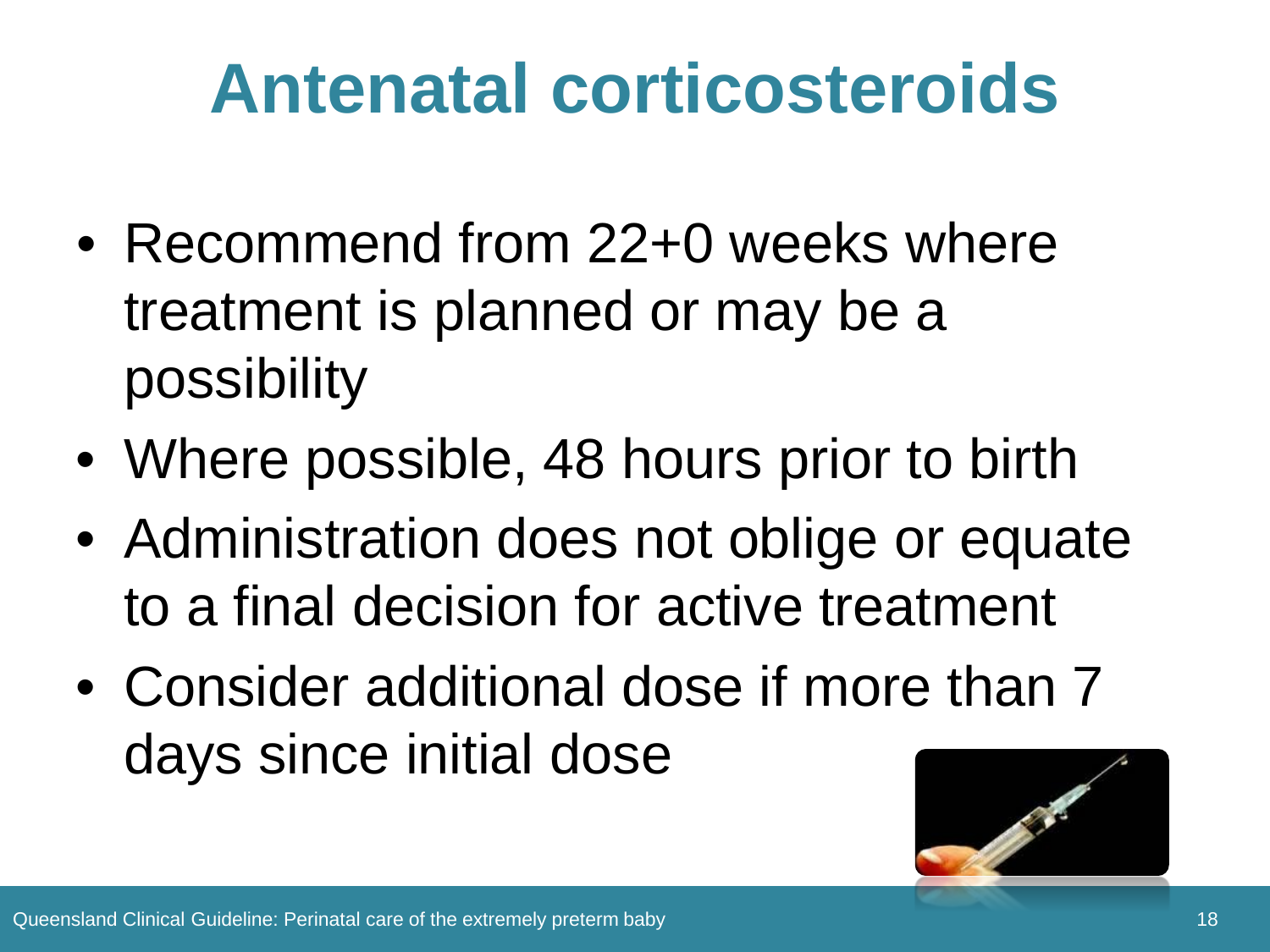## **Cardiotocograph (CTG)**

- Take into account fetal physiology at less than 28 weeks gestation
- CTG not recommended at less than 24 weeks
- May have limited usefulness between 24 and 28 weeks gestation depending on circumstances

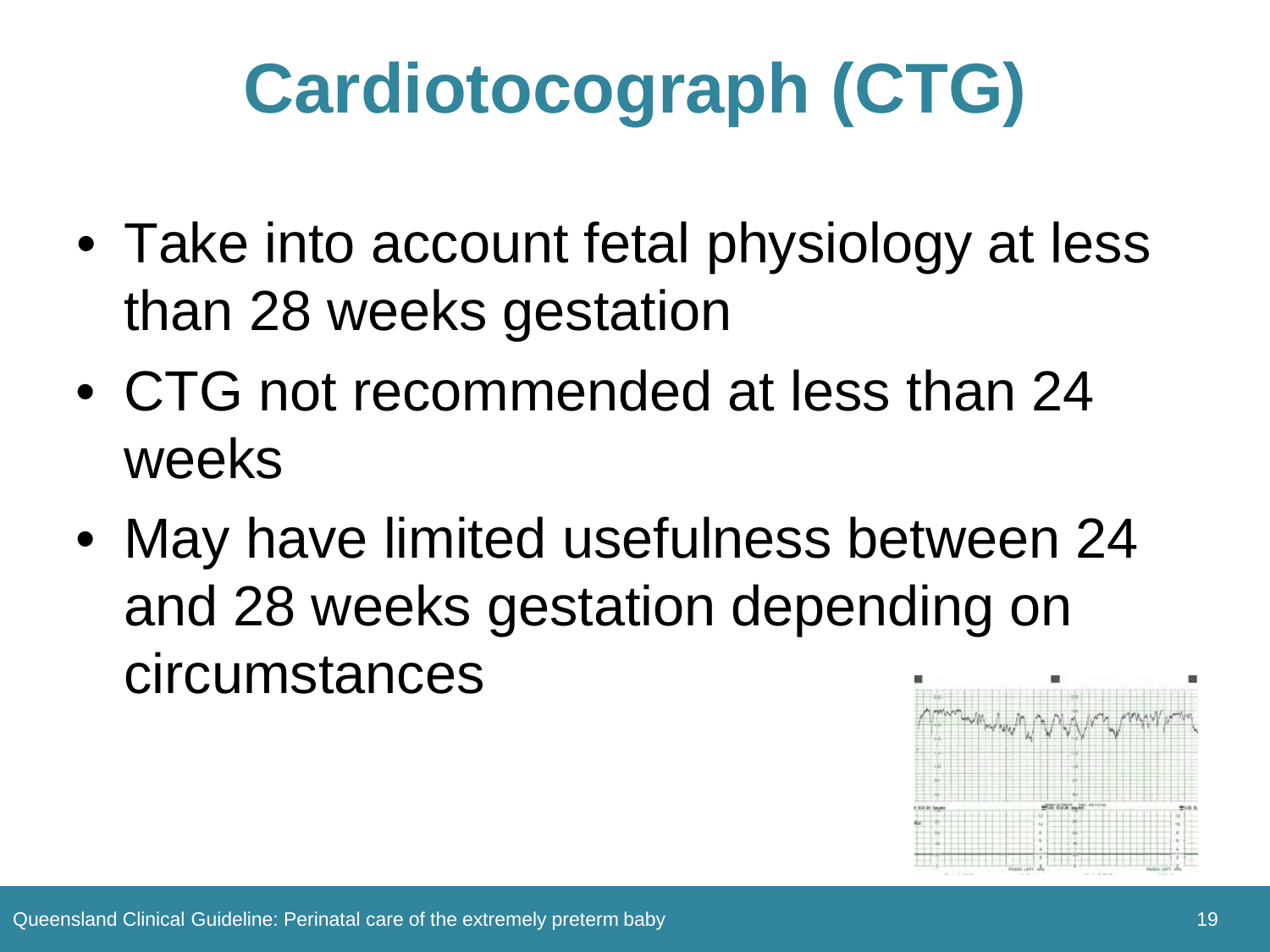### **Magnesium sulfate**

- Reduces risk of cerebral palsy
- Recommend before 30+0 weeks where active treatment is planned or a possibility and birth is imminent
	- Commence as close to 4 hours prior to birth as possible
- Repeat dose may be considered if birth does not occur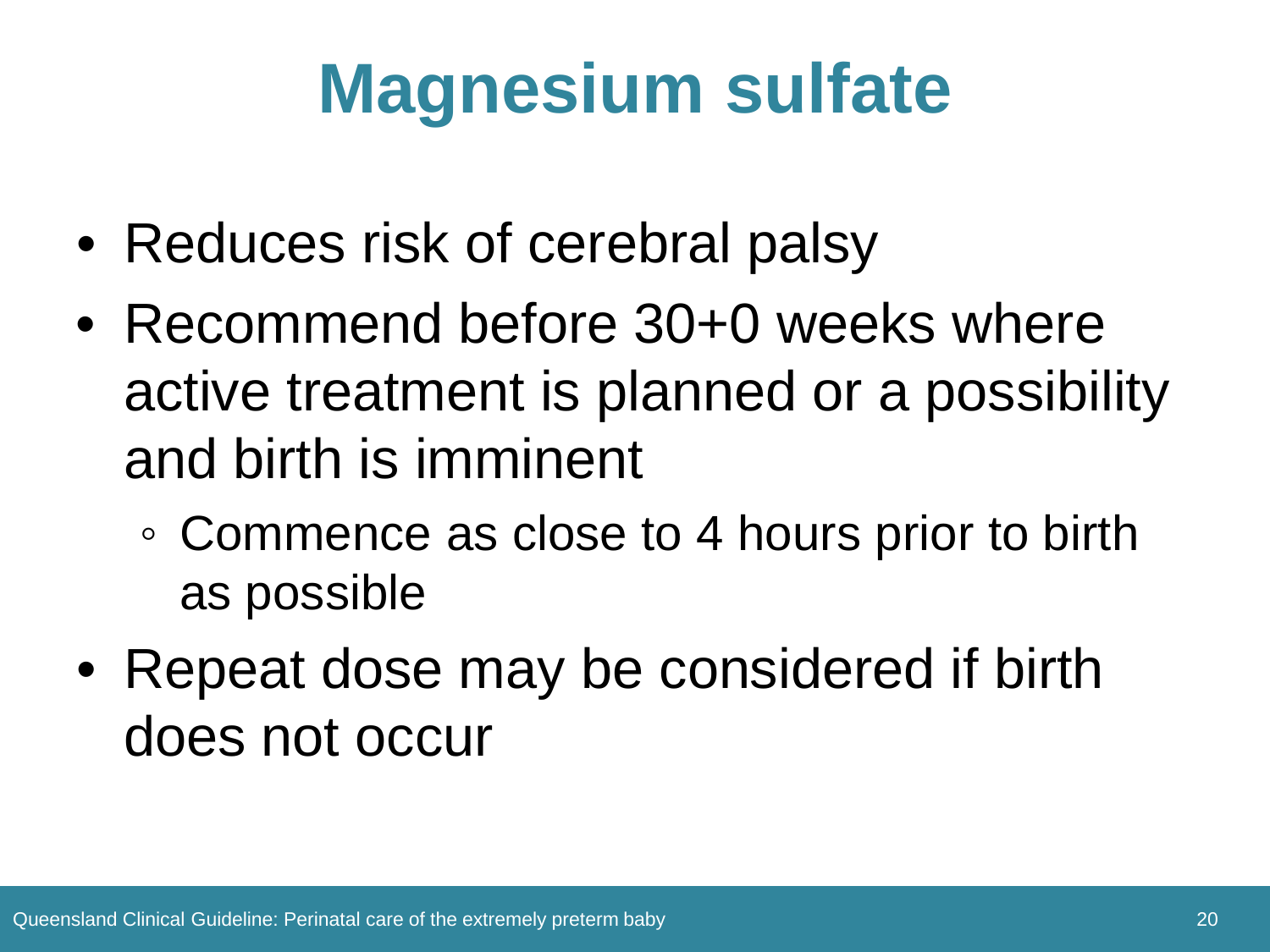#### **Caesarean section**

- Evidence lacking on optimal mode of birth
- CS not recommended for fetal indications **alone** at less than 24+0 weeks
- Not usually recommended between 24+0 and 24+6 weeks for fetal indications alone
- May be recommended from 25+0 weeks depending on individual circumstances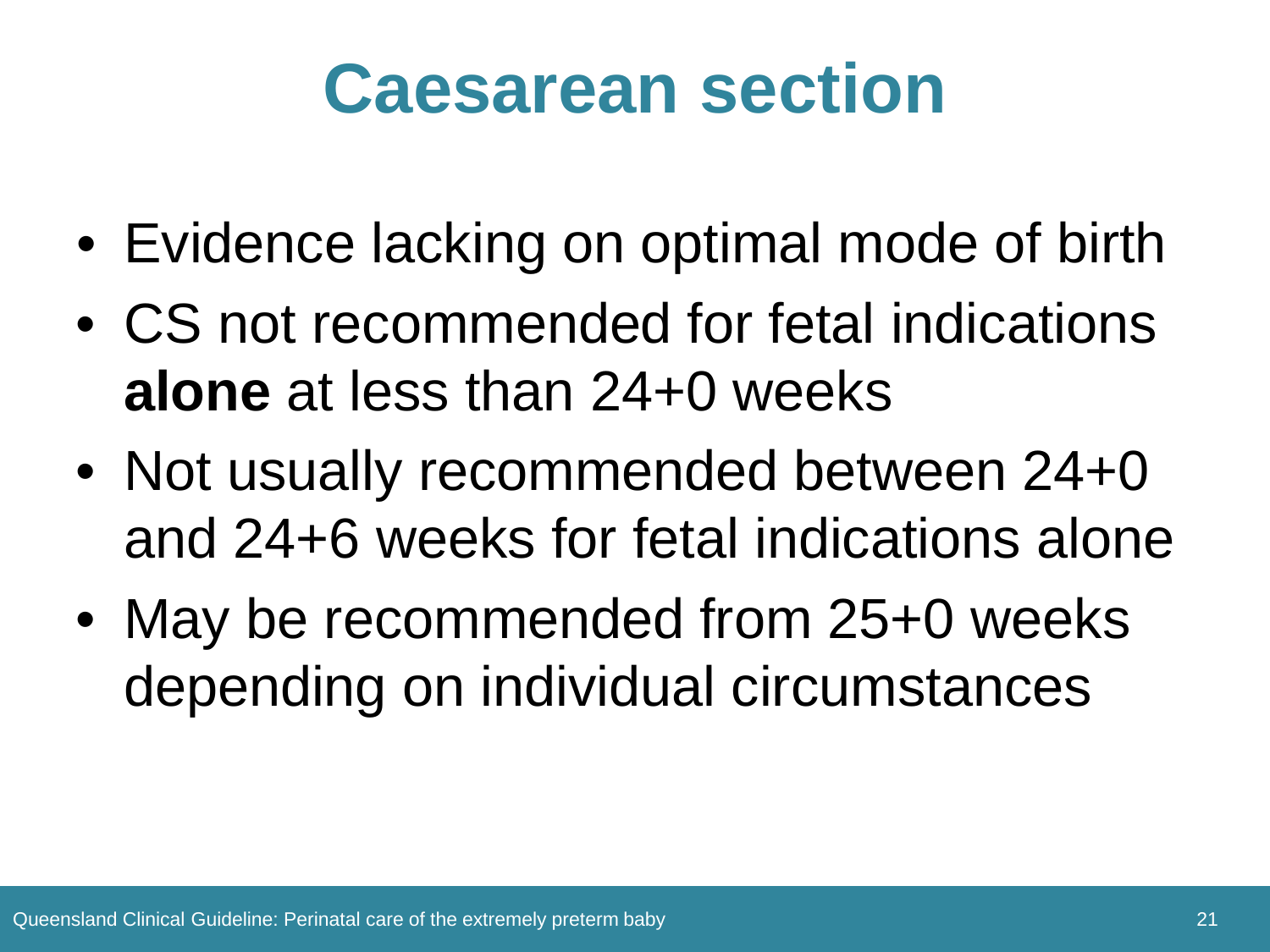## **Care at birth**

- If resuscitation is an option:
	- Regard as an emergency



- Experienced practitioner present
- If gestation uncertain initiate interventions until clinical course clearer
- Discuss baby's condition with family as soon as possible
- Provide palliative care if resuscitation not planned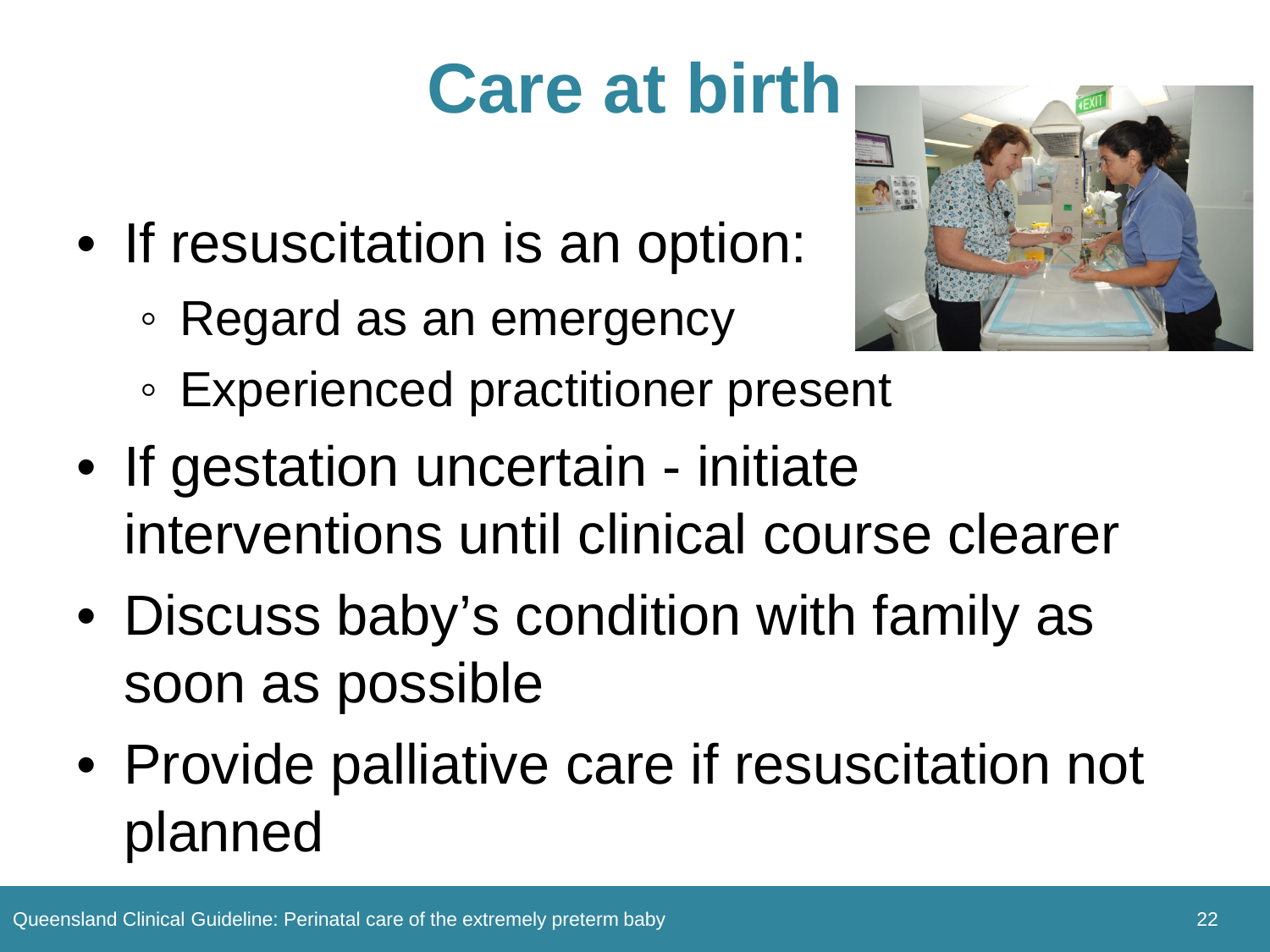#### **Resuscitation**

| <b>Gestation</b> | Life sustaining interventions                                                                                      |
|------------------|--------------------------------------------------------------------------------------------------------------------|
| $<$ 23+0 weeks   | Not usually recommended<br>• Palliative care usually recommended                                                   |
| $23+0 - 23+6$    | Consider individual circumstances<br>• Support an informed decision by the family                                  |
| $24+0 - 24+6$    | Usually recommended<br>• Support an informed decision by the family for<br>palliative care                         |
| $25+0 - 25+6$    | Recommended<br>• Consider individual circumstances if an informed<br>decision by the family is for palliative care |

#### **Consider other prognostic factors when making decisions**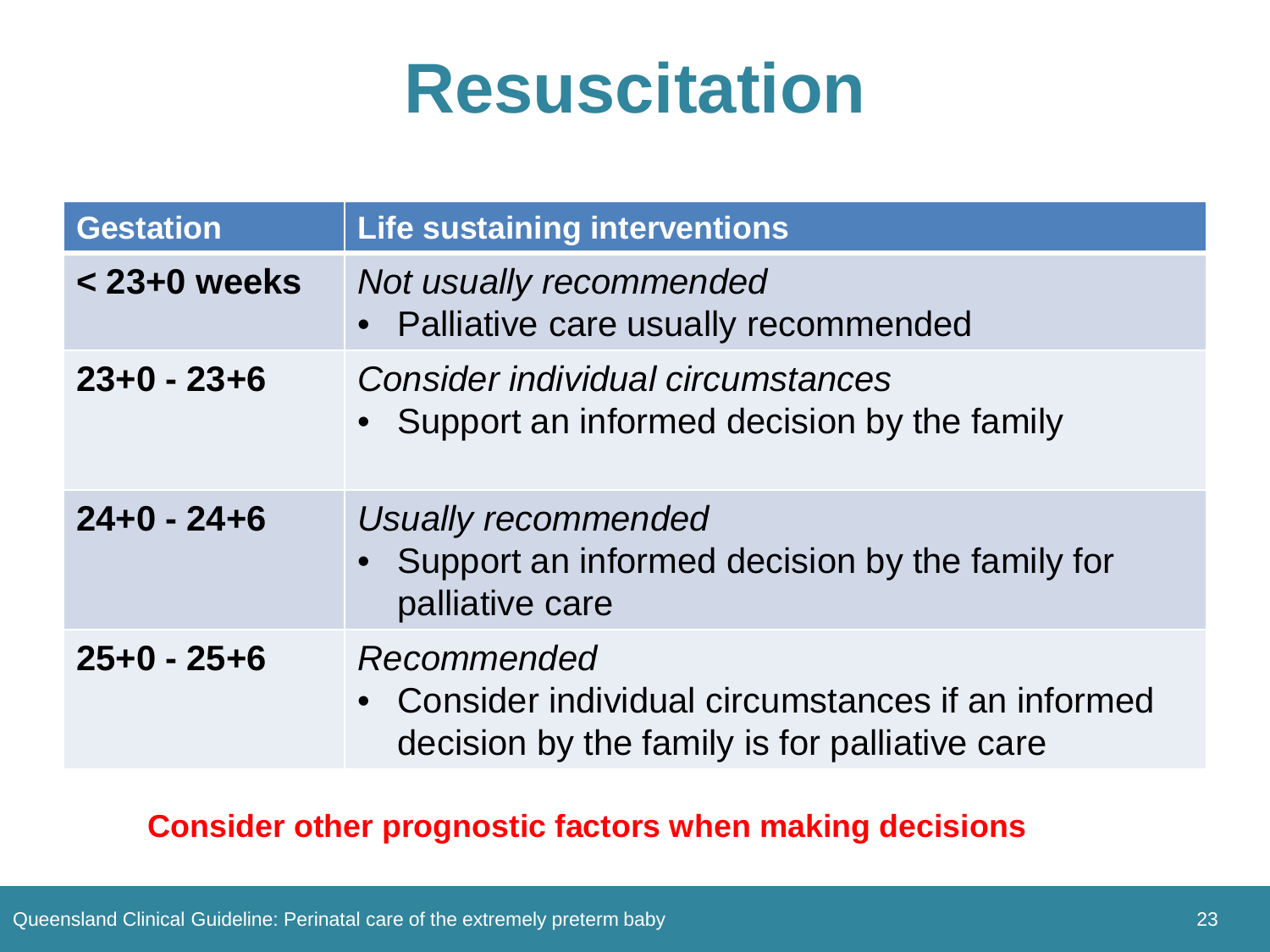### **Palliative care planning**

- Assess the baby's clinical condition
- Develop a care plan with the family ◦ Review and update plan frequently
- Involve palliative care specialists
- Document all decisions clearly and unambiguously

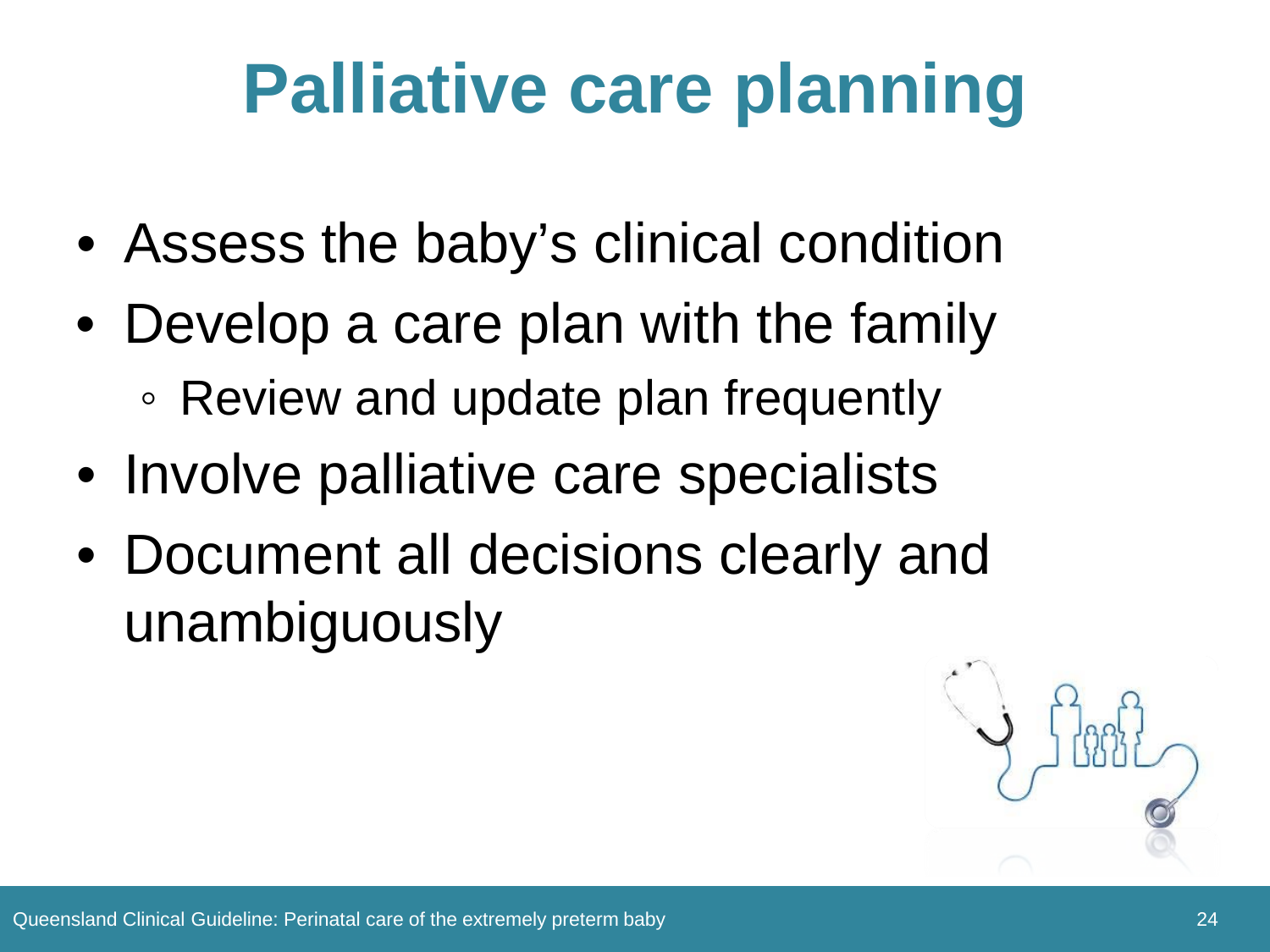### **Palliative care**



- Involve family in newborn care
- Gastric feeding not usually recommended
- Cease unnecessary interventions, monitoring and medications
- Assess for pain and symptom management needs
- Avoid invasive procedures
- Incorporate non-pharmacological interventions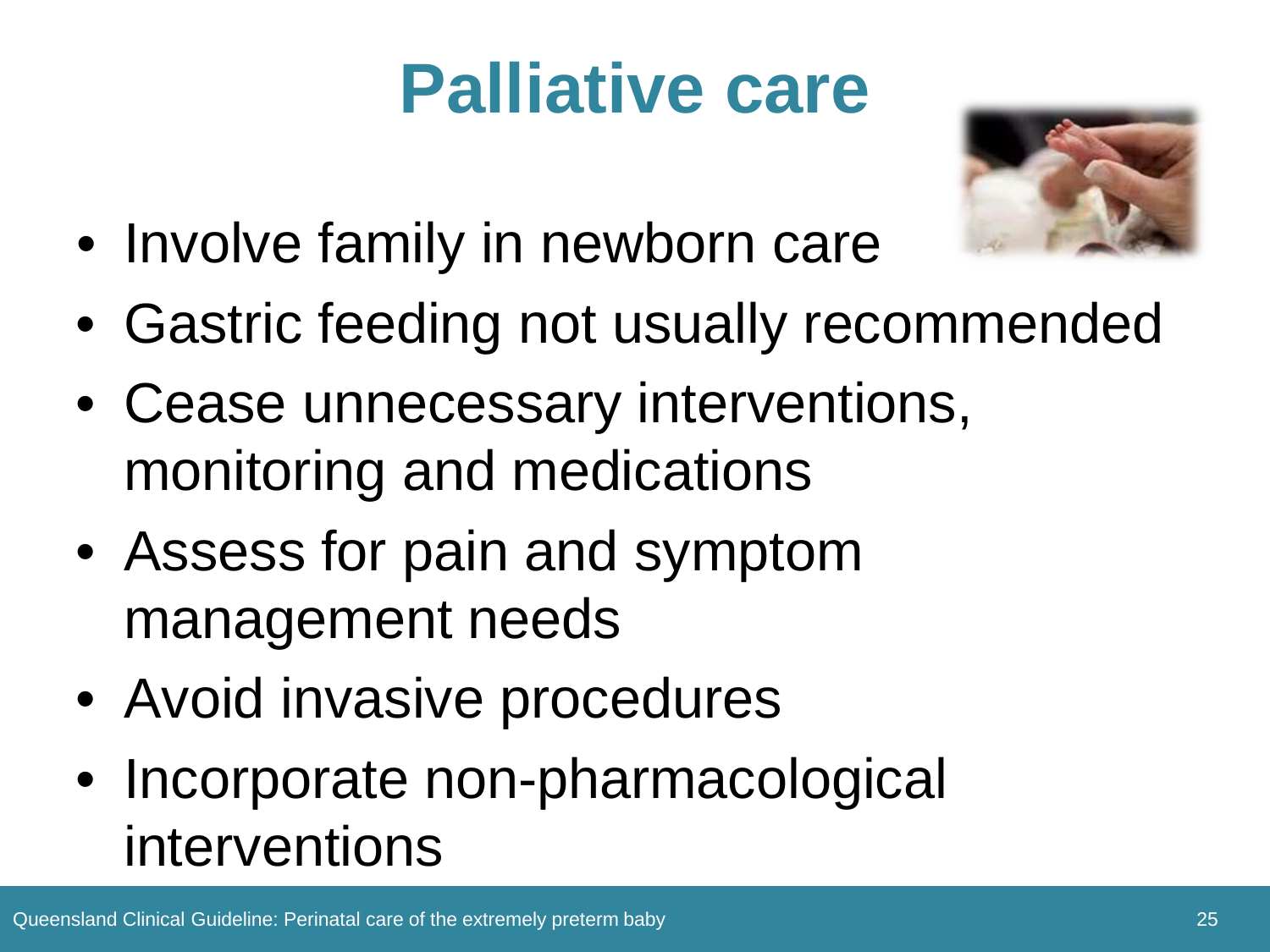#### **Bereavement support**

- Tailor support to family needs
- Maintain a family centred approach
- Involve social worker/psychological supports
- Facilitate maternity care as required
- Facilitate memory creation